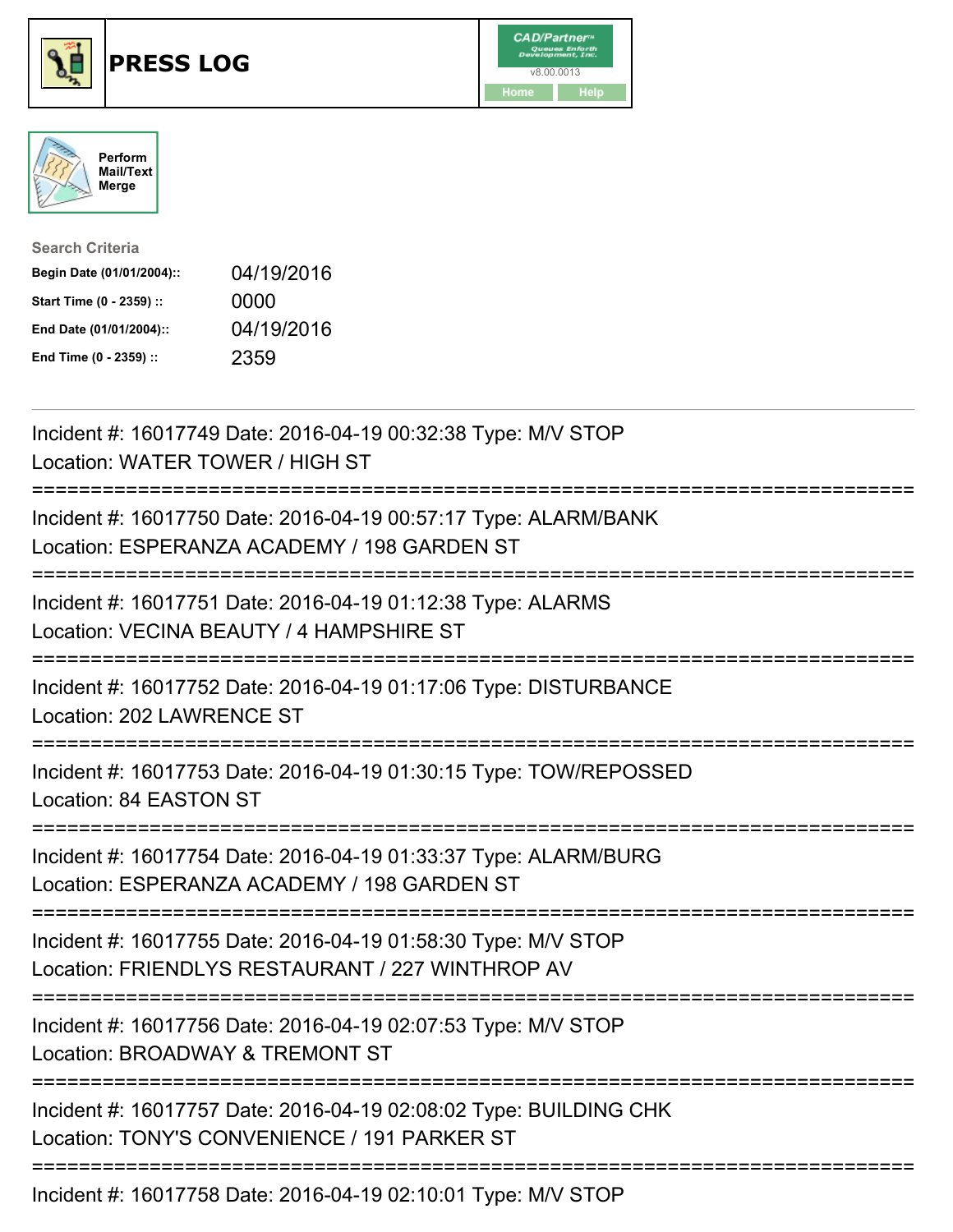Location: MERRIMACK ST & PARKER ST =========================================================================== Incident #: 16017759 Date: 2016-04-19 02:21:23 Type: M/V STOP Location: LEBANON ST & CHESTNUT ST =========================================================================== Incident #: 16017760 Date: 2016-04-19 02:22:15 Type: BUILDING CHK Location: SAM'S FOOD STORE / 389 BROADWAY =========================================================================== Incident #: 16017761 Date: 2016-04-19 02:22:58 Type: BUILDING CHK Location: SABANETA MULTISERVICES / 228 HAMPSHIRE ST =========================================================================== Incident #: 16017762 Date: 2016-04-19 02:26:31 Type: BUILDING CHK Location: BEACON VARIETY / 68 BEACON ST **=========================** Incident #: 16017763 Date: 2016-04-19 02:32:35 Type: BUILDING CHK Location: NICKS PLACE / 195 LOWELL ST =========================================================================== Incident #: 16017764 Date: 2016-04-19 02:35:50 Type: M/V STOP Location: LEA ST & TENNEY ST =========================================================================== Incident #: 16017765 Date: 2016-04-19 02:40:13 Type: BUILDING CHK Location: 289 S BROADWAY =========================================================================== Incident #: 16017766 Date: 2016-04-19 02:40:56 Type: BUILDING CHK Location: 513 HAMPSHIRE ST =========================================================================== Incident #: 16017767 Date: 2016-04-19 02:42:39 Type: BUILDING CHK Location: BIDERS MUSIC CO/FURNITURE / 138 S BROADWAY =========================================================================== Incident #: 16017768 Date: 2016-04-19 02:44:14 Type: BUILDING CHK Location: 35 WINTER ST =========================================================================== Incident #: 16017769 Date: 2016-04-19 03:03:00 Type: BUILDING CHK Location: CVS PHARMACY / 266 BROADWAY =========================================================================== Incident #: 16017770 Date: 2016-04-19 03:07:45 Type: BUILDING CHK Location: CROWN FRIED CHICKEN / 205 BROADWAY =========================================================================== Incident #: 16017771 Date: 2016-04-19 03:22:28 Type: BUILDING CHK Location: ASHLEY FOOD MARKET / 140 WATER ST ===========================================================================

Incident #: 16017772 Date: 2016-04-19 03:23:44 Type: BUILDING CHK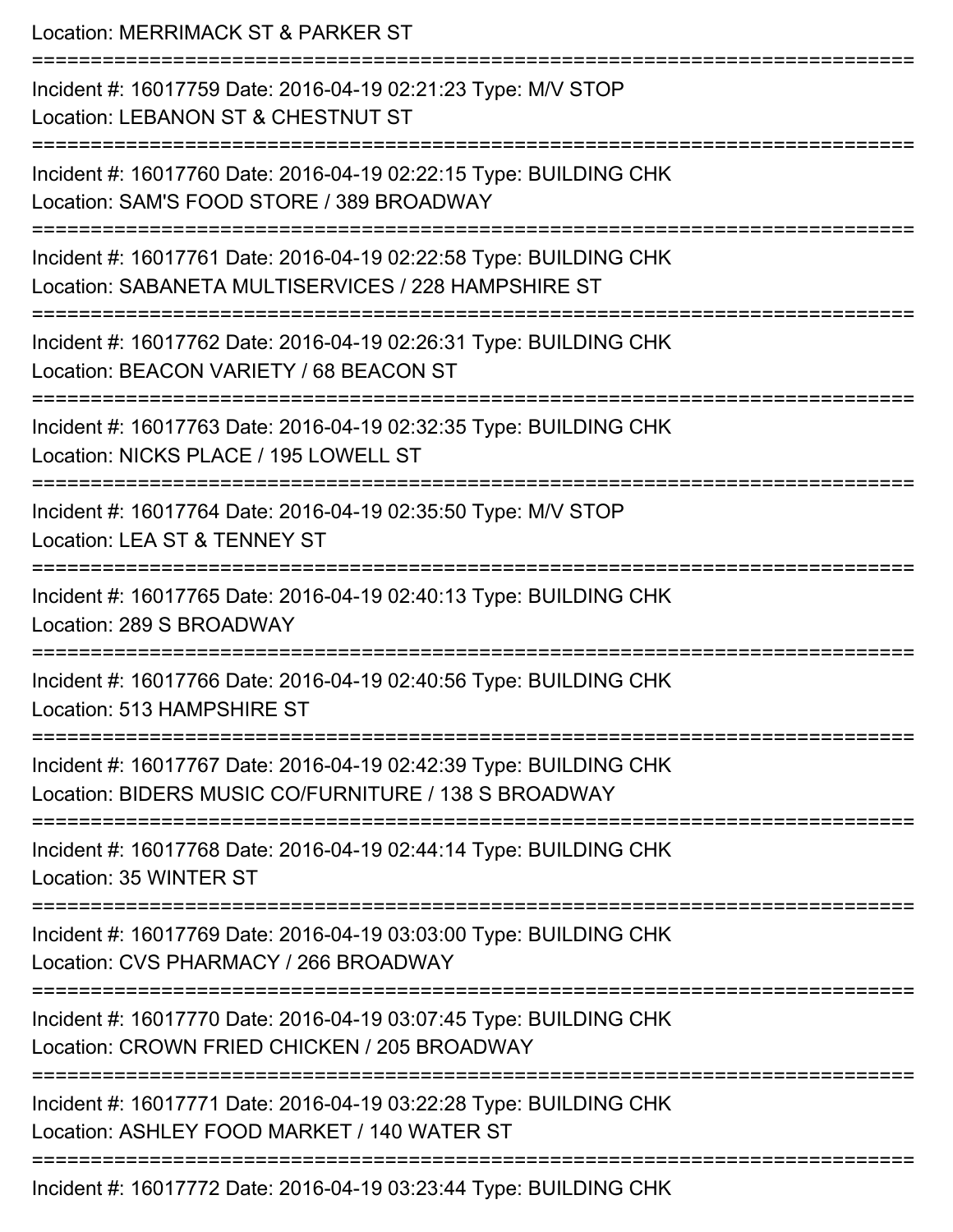| Incident #: 16017773 Date: 2016-04-19 03:25:33 Type: MAN DOWN<br>Location: CROSBY ST & S BROADWAY                                      |
|----------------------------------------------------------------------------------------------------------------------------------------|
| Incident #: 16017774 Date: 2016-04-19 03:33:53 Type: M/V STOP<br>Location: BROADWAY & CROSS ST                                         |
| Incident #: 16017776 Date: 2016-04-19 03:36:21 Type: ALARMS<br>Location: 258 E HAVERHILL ST                                            |
| Incident #: 16017775 Date: 2016-04-19 03:36:23 Type: BUILDING CHK<br>Location: AMERICAN TOOL / 132 S BROADWAY                          |
| Incident #: 16017777 Date: 2016-04-19 03:58:13 Type: BUILDING CHK<br>Location: 85 MANCHESTER ST                                        |
| Incident #: 16017778 Date: 2016-04-19 05:27:19 Type: MV/BLOCKING<br>Location: 75 BASSWOOD ST                                           |
| Incident #: 16017779 Date: 2016-04-19 05:53:07 Type: TRAINING<br>Location: MERRIMACK ST & S UNION ST                                   |
| Incident #: 16017780 Date: 2016-04-19 06:04:36 Type: M/V STOP<br>Location: PARKER ST & SALEM ST                                        |
| Incident #: 16017781 Date: 2016-04-19 06:08:06 Type: BUILDING CHK<br>Location: PAPI GROCERY / 205 S UNION ST                           |
| Incident #: 16017782 Date: 2016-04-19 06:35:51 Type: MEDIC SUPPORT<br>Location: 262 HAMPSHIRE ST                                       |
| -----------------------<br>Incident #: 16017783 Date: 2016-04-19 06:46:38 Type: SUS PERS/MV<br>Location: E HAVERHILL ST & HAVERHILL ST |
| Incident #: 16017784 Date: 2016-04-19 06:53:53 Type: M/V STOP<br>Location: HAMPSHIRE ST & LEBANON ST                                   |
| Incident #: 16017785 Date: 2016-04-19 06:55:31 Type: MAL DAMAGE<br>Location: 333 HOWARD ST                                             |
| Incident #: 16017786 Date: 2016-04-19 06:57:30 Type: M/V STOP                                                                          |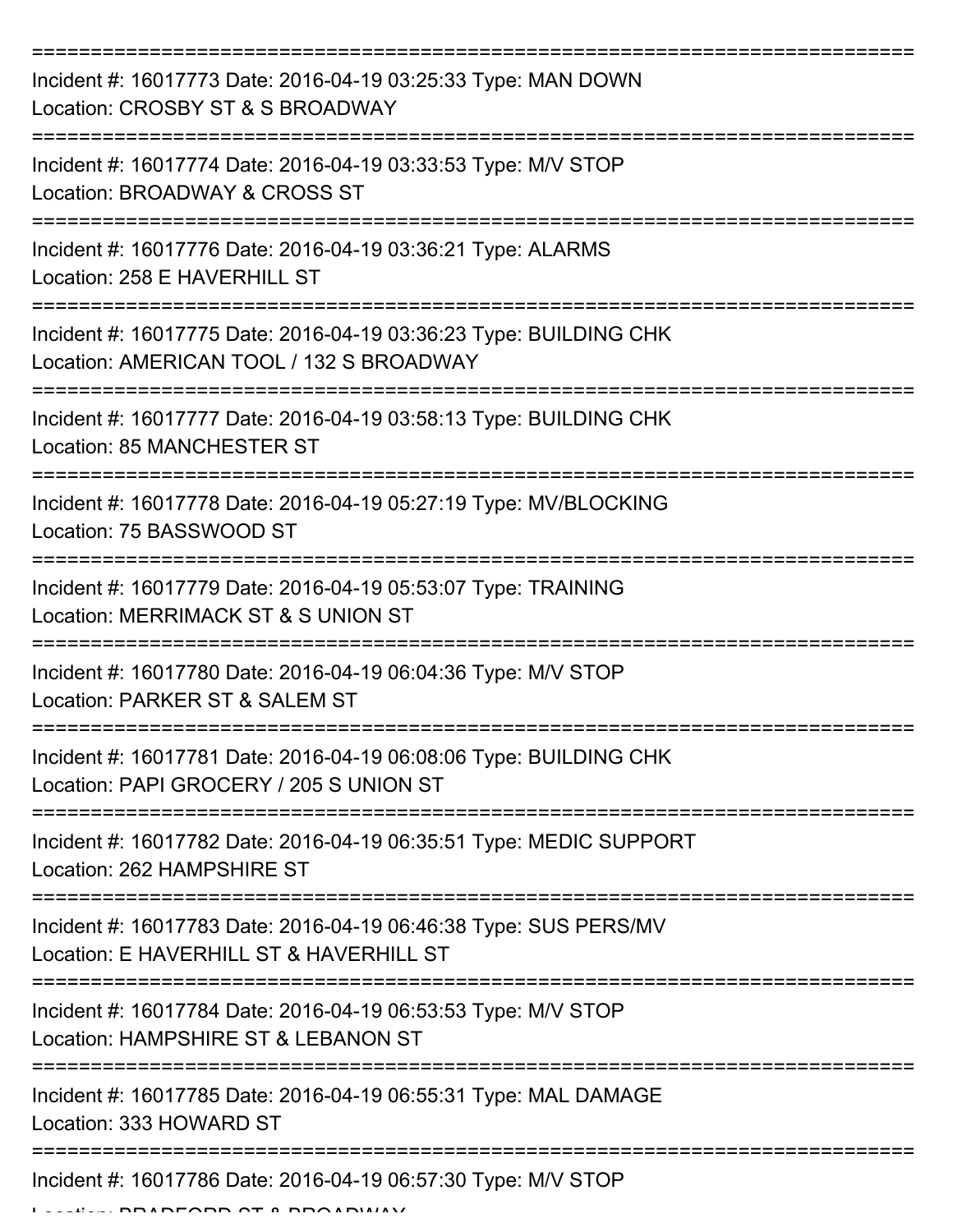| Incident #: 16017787 Date: 2016-04-19 07:04:54 Type: M/V STOP<br>Location: CARVER ST & MERRIMACK ST   |
|-------------------------------------------------------------------------------------------------------|
| Incident #: 16017788 Date: 2016-04-19 07:09:03 Type: M/V STOP<br>Location: 32 LOWELL ST               |
| Incident #: 16017789 Date: 2016-04-19 07:19:50 Type: PARK & WALK<br>Location: 205 BROADWAY            |
| Incident #: 16017790 Date: 2016-04-19 07:22:04 Type: LARCENY/PAST<br>Location: 88 BEACON ST           |
| Incident #: 16017791 Date: 2016-04-19 07:25:38 Type: M/V STOP<br>Location: LAWRENCE ST & LEXINGTON ST |
| Incident #: 16017792 Date: 2016-04-19 07:29:23 Type: M/V STOP<br>Location: LAWRENCE ST & LEXINGTON ST |
| Incident #: 16017793 Date: 2016-04-19 08:01:52 Type: M/V STOP<br><b>Location: MARSTON ST</b>          |
| Incident #: 16017794 Date: 2016-04-19 08:08:05 Type: M/V STOP<br>Location: JACKSON ST & METHUEN ST    |
| Incident #: 16017795 Date: 2016-04-19 08:19:26 Type: M/V STOP<br>Location: EMMETT ST & KINGSTON ST    |
| Incident #: 16017796 Date: 2016-04-19 08:24:37 Type: M/V STOP<br><b>Location: HIGH ST</b>             |
| Incident #: 16017797 Date: 2016-04-19 08:28:16 Type: TRAINING<br>Location: MERRIMACK ST & S UNION ST  |
| Incident #: 16017798 Date: 2016-04-19 08:29:07 Type: TOW/REC/STOL<br>Location: 244 MT VERNON ST       |
| Incident #: 16017799 Date: 2016-04-19 08:33:18 Type: M/V STOP<br>Location: E HAVERHILL ST & HOWARD ST |
| Incident #: 16017800 Date: 2016-04-19 08:42:45 Type: NOTIFICATION                                     |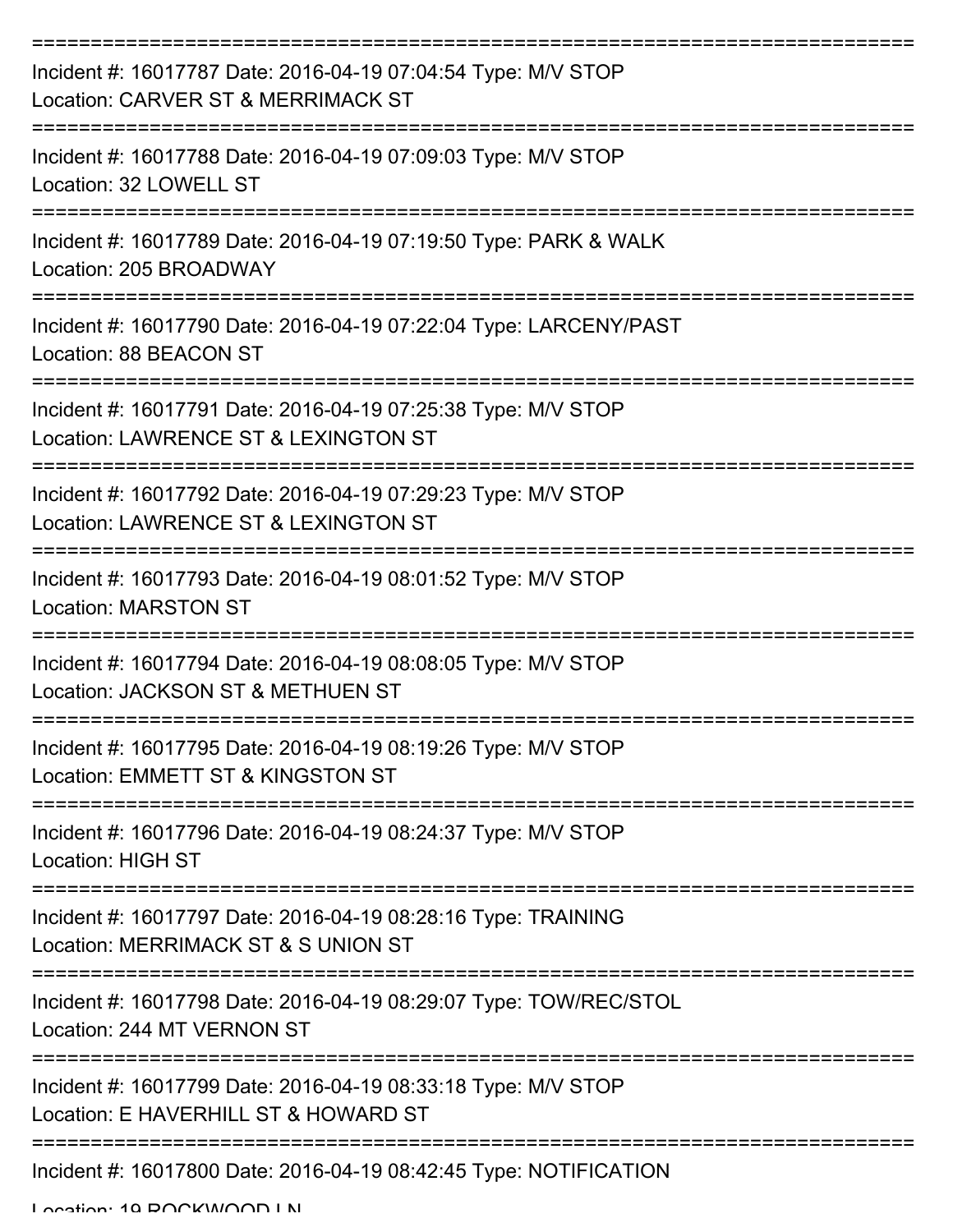| Incident #: 16017801 Date: 2016-04-19 09:16:19 Type: UNWANTEDGUEST<br>Location: CARRIBBEAN BAKERY / 205 BROADWAY |
|------------------------------------------------------------------------------------------------------------------|
| Incident #: 16017802 Date: 2016-04-19 09:26:55 Type: WARRANT SERVE<br>Location: 343 SALEM ST                     |
| Incident #: 16017803 Date: 2016-04-19 09:35:17 Type: WARRANT SERVE<br>Location: 31 BROOKFIELD ST                 |
| Incident #: 16017804 Date: 2016-04-19 09:45:48 Type: M/V STOP<br>Location: BROADWAY & WATER ST                   |
| Incident #: 16017805 Date: 2016-04-19 09:47:30 Type: MEDIC SUPPORT<br>Location: 114 PHILLIPS ST #1               |
| Incident #: 16017806 Date: 2016-04-19 09:48:16 Type: SUS PERS/MV<br>Location: 205 BROADWAY                       |
| Incident #: 16017807 Date: 2016-04-19 09:49:36 Type: MEDIC SUPPORT<br>Location: 132 BROOKFIELD ST #2             |
| Incident #: 16017808 Date: 2016-04-19 09:55:37 Type: AUTO ACC/NO PI<br><b>Location: WATER ST</b>                 |
| Incident #: 16017809 Date: 2016-04-19 10:00:54 Type: SHOPLIFTING<br>Location: MARKET BASKET / 700 ESSEX          |
| Incident #: 16017810 Date: 2016-04-19 10:13:59 Type: DRUG VIO<br>Location: 131 BENNINGTON ST                     |
| Incident #: 16017811 Date: 2016-04-19 10:36:18 Type: MEDIC SUPPORT<br>Location: 214 PHILLIPS ST                  |
| Incident #: 16017812 Date: 2016-04-19 10:40:45 Type: M/V STOP<br>Location: PARK & BRUCE                          |
| Incident #: 16017813 Date: 2016-04-19 10:57:43 Type: MAL DAMAGE<br>Location: 43 SPRINGFIELD ST                   |
| Incident #: 16017814 Date: 2016-04-19 11:01:47 Type: PARK & WALK<br>Location: 205 BROADWAY                       |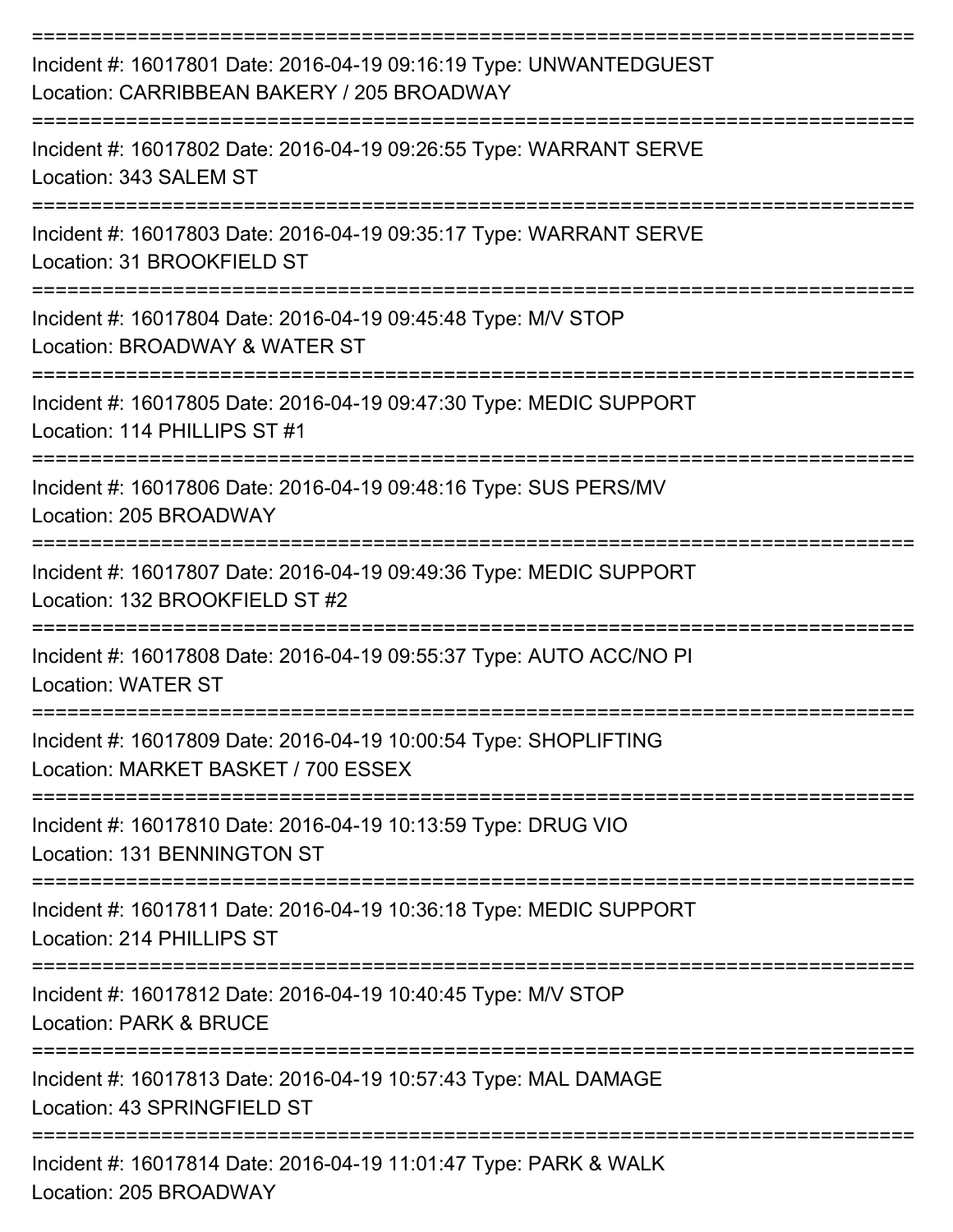| Incident #: 16017815 Date: 2016-04-19 11:08:11 Type: INVEST CONT<br>Location: 85 WACHUSETTS AV                                   |
|----------------------------------------------------------------------------------------------------------------------------------|
| :===========================<br>Incident #: 16017816 Date: 2016-04-19 11:15:22 Type: INVESTIGATION<br>Location: 6 DIAMOND ST #17 |
| Incident #: 16017817 Date: 2016-04-19 11:28:02 Type: ROBBERY PROG<br>Location: 77 ESSEX ST                                       |
| Incident #: 16017818 Date: 2016-04-19 11:30:07 Type: UNKNOWN PROB<br>Location: 212 WALNUT ST                                     |
| Incident #: 16017819 Date: 2016-04-19 12:01:13 Type: AUTO ACC/NO PI<br>Location: JACKSON ST & KNOX ST                            |
| Incident #: 16017820 Date: 2016-04-19 12:15:16 Type: LARCENY/PAST<br>Location: 26 WELLS ST                                       |
| Incident #: 16017821 Date: 2016-04-19 12:27:58 Type: SUS PERS/MV<br>Location: 280 MERRIMACK ST                                   |
| Incident #: 16017822 Date: 2016-04-19 12:31:08 Type: MV/BLOCKING<br>Location: 258 HAVERHILL                                      |
| Incident #: 16017823 Date: 2016-04-19 12:42:29 Type: MAN DOWN<br>Location: 97 PARK ST                                            |
| Incident #: 16017824 Date: 2016-04-19 12:46:36 Type: M/V STOP<br>Location: HAVERHILL ST & MORTON ST                              |
| Incident #: 16017825 Date: 2016-04-19 12:47:17 Type: FIGHT<br>Location: LINCOLN APARTMENT / null                                 |
| Incident #: 16017827 Date: 2016-04-19 13:01:51 Type: CK WELL BEING<br>Location: 5 PACKARD ST                                     |
| Incident #: 16017826 Date: 2016-04-19 13:03:46 Type: SUS PERS/MV<br>Location: BROADWAY & BRADFORD                                |
| Incident #: 16017828 Date: 2016-04-19 13:06:28 Type: DISTURBANCE<br>Location: 48 MELVIN #17                                      |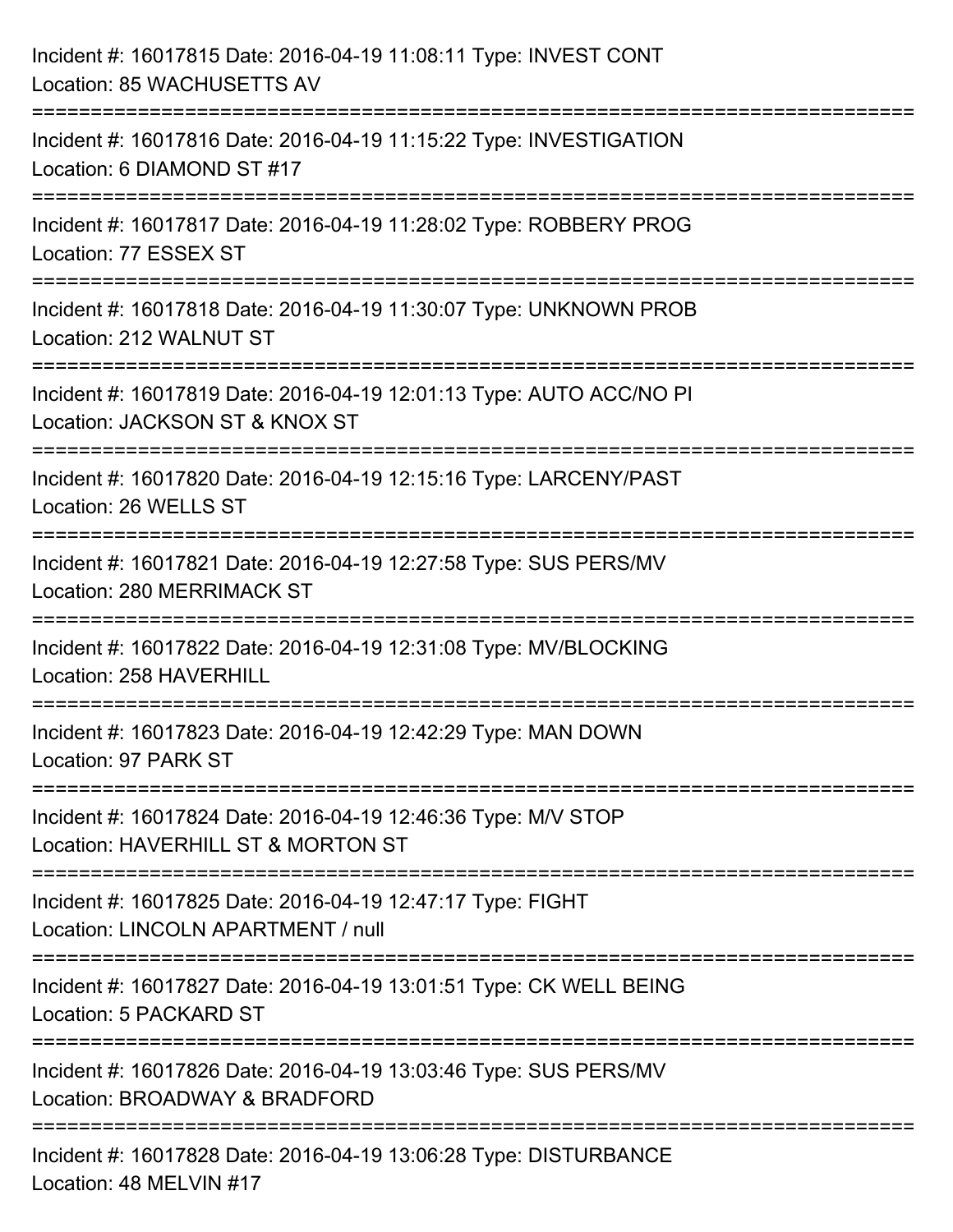| Incident #: 16017829 Date: 2016-04-19 13:13:36 Type: MEDIC SUPPORT<br>Location: 244 MT VERNON ST                             |
|------------------------------------------------------------------------------------------------------------------------------|
| Incident #: 16017830 Date: 2016-04-19 13:17:33 Type: TRESPASSING<br>Location: 202 BROADWAY                                   |
| Incident #: 16017831 Date: 2016-04-19 13:22:50 Type: DRUG VIO<br>Location: CAMBRIDGE ST & PHILLIPS ST                        |
| Incident #: 16017832 Date: 2016-04-19 13:28:03 Type: KEEP PEACE<br>Location: 5 PACKARD ST                                    |
| Incident #: 16017833 Date: 2016-04-19 13:29:48 Type: SUS PERS/MV<br>Location: 45 PARK ST                                     |
| Incident #: 16017834 Date: 2016-04-19 13:31:41 Type: MEDIC SUPPORT<br>Location: 271 WATER ST FL 2                            |
| Incident #: 16017835 Date: 2016-04-19 13:33:20 Type: E911 HANGUP<br>Location: 305 ESSEX ST                                   |
| Incident #: 16017836 Date: 2016-04-19 13:36:52 Type: AUTO ACC/NO PI<br>Location: 305 ESSEX ST                                |
| Incident #: 16017837 Date: 2016-04-19 13:41:27 Type: DISTURBANCE<br>Location: 12 BRADFORD PL FL 1                            |
| Incident #: 16017839 Date: 2016-04-19 14:12:35 Type: ALARM/BURG<br>Location: 38 LENOX CIR                                    |
| Incident #: 16017838 Date: 2016-04-19 14:12:41 Type: AUTO ACC/NO PI<br>Location: BERKELEY ST & PARK ST                       |
| Incident #: 16017840 Date: 2016-04-19 14:14:33 Type: SUS PERS/MV<br>Location: 6 ORCHARD ST<br>============================== |
| Incident #: 16017841 Date: 2016-04-19 14:34:03 Type: HIT & RUN PED<br>Location: 265 ESSEX ST<br>============================ |
| Incident #: 16017842 Date: 2016-04-19 14:41:17 Type: HIT & RUN M/V<br>Location: 445 ESSEX ST                                 |

===========================================================================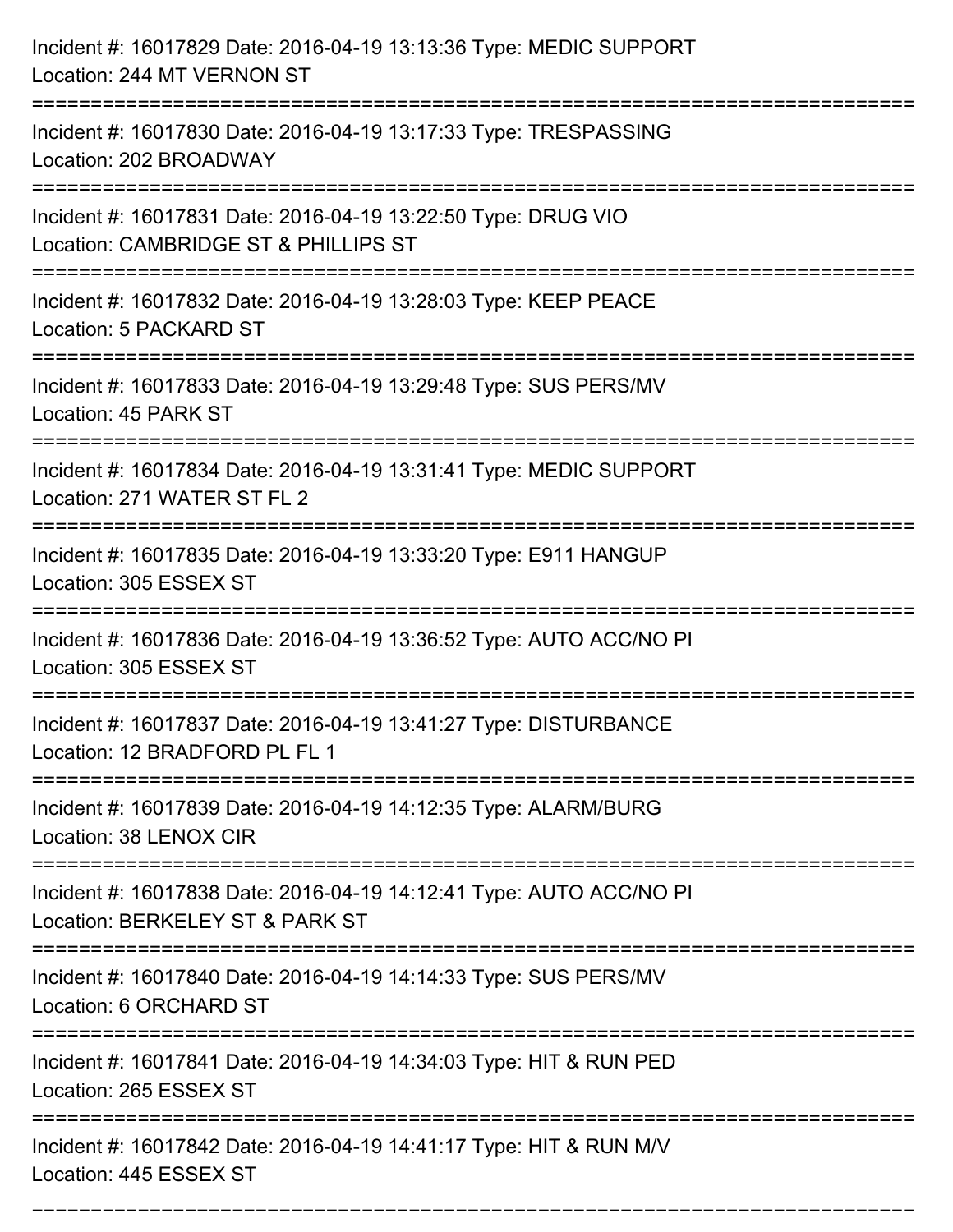| Incident #: 16017843 Date: 2016-04-19 14:44:23 Type: CK WELL BEING<br>Location: CHESTNUT ST & LAWRENCE ST<br>-------------------------     |
|--------------------------------------------------------------------------------------------------------------------------------------------|
| Incident #: 16017844 Date: 2016-04-19 14:46:07 Type: INVESTIGATION<br>Location: 650 S UNION ST                                             |
| Incident #: 16017845 Date: 2016-04-19 14:58:58 Type: SHOPLIFTING<br>Location: WALGREENS / 220 S BROADWAY<br>:============================= |
| Incident #: 16017846 Date: 2016-04-19 15:02:01 Type: AUTO ACC/NO PI<br>Location: 70 OXFORD                                                 |
| Incident #: 16017847 Date: 2016-04-19 15:03:00 Type: ALARM/HOLD<br>Location: 7 LENOX CIR                                                   |
| Incident #: 16017848 Date: 2016-04-19 15:05:13 Type: SUS PERS/MV<br>Location: CYPRESS AV & WACHUSETTS AV                                   |
| Incident #: 16017849 Date: 2016-04-19 15:07:54 Type: ANIMAL COMPL<br>Location: SHAW ST & STEVENS ST                                        |
| Incident #: 16017850 Date: 2016-04-19 15:13:29 Type: B&E/PAST<br>Location: 38 LENOX CIR                                                    |
| Incident #: 16017851 Date: 2016-04-19 15:17:37 Type: DISTURBANCE<br>Location: 335 LAWRENCE                                                 |
| :===============<br>Incident #: 16017852 Date: 2016-04-19 15:33:22 Type: M/V STOP<br>Location: 255 ESSEX ST                                |
| :===============================<br>Incident #: 16017853 Date: 2016-04-19 15:35:15 Type: NOTIFICATION<br>Location: 80 DRACUT ST            |
| Incident #: 16017854 Date: 2016-04-19 15:37:12 Type: COURT DOC SERVE<br>Location: 294 SALEM ST                                             |
| Incident #: 16017855 Date: 2016-04-19 15:45:35 Type: COURT DOC SERVE<br>Location: 151 FARNHAM ST                                           |
| Incident #: 16017856 Date: 2016-04-19 15:48:20 Type: MISSING PERS<br>Location: 165 CRAWFORD ST                                             |
|                                                                                                                                            |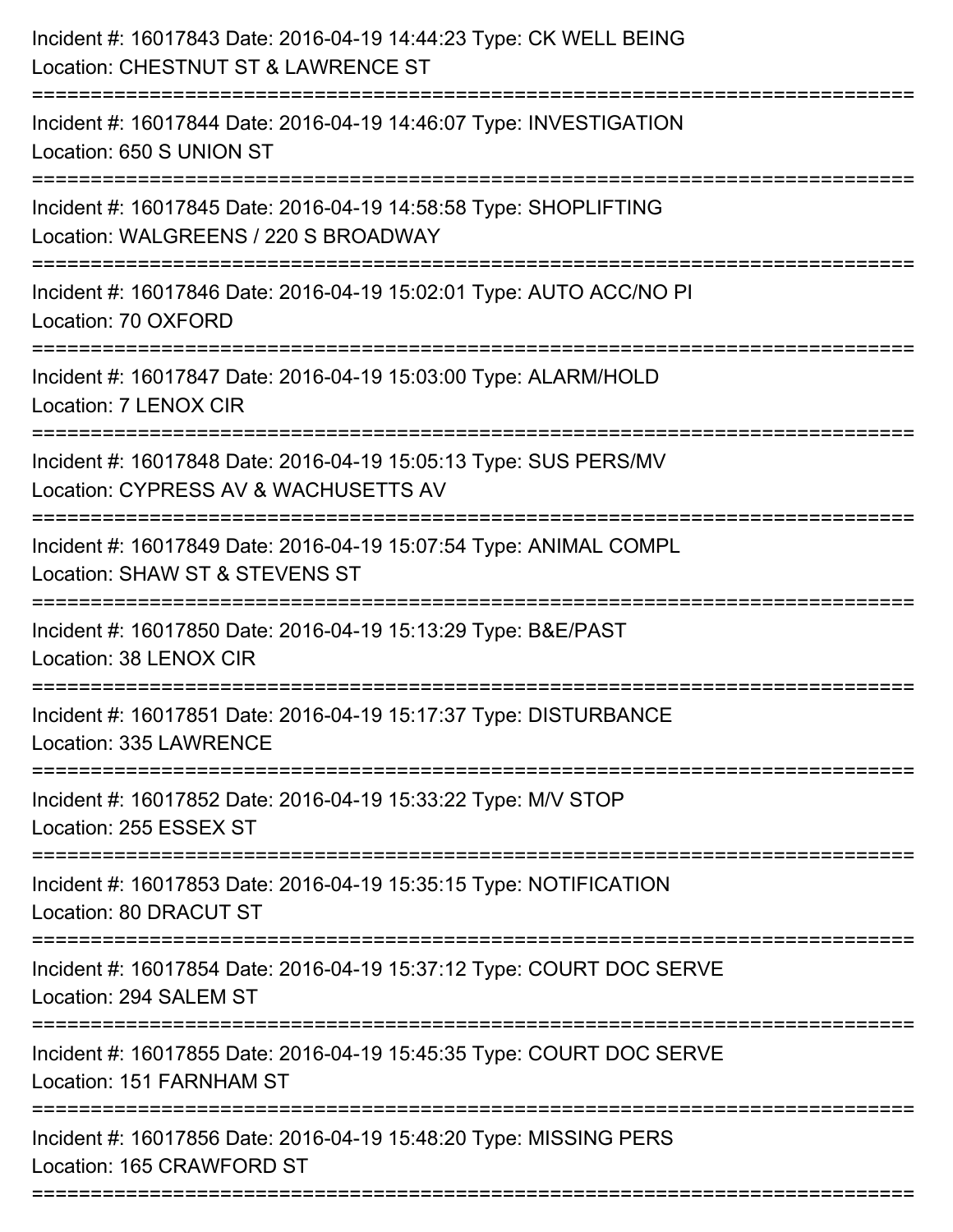Location: FIREHOUSE / null ===========================================================================

| Incident #: 16017857 Date: 2016-04-19 15:51:03 Type: COURT DOC SERVE<br>Location: 6 GRAFTON ST     |
|----------------------------------------------------------------------------------------------------|
| Incident #: 16017859 Date: 2016-04-19 15:52:37 Type: TOW/REPOSSED<br>Location: 14 BEACON ST        |
| Incident #: 16017861 Date: 2016-04-19 15:57:17 Type: B&E/PAST<br>Location: 328 WALNUT ST FL 2      |
| Incident #: 16017860 Date: 2016-04-19 15:57:50 Type: DISTURBANCE<br>Location: 89 ARLINGTON ST      |
| Incident #: 16017862 Date: 2016-04-19 16:05:28 Type: COURT DOC SERVE<br>Location: 32 MELROSE ST    |
| Incident #: 16017863 Date: 2016-04-19 16:13:58 Type: THREATS<br>Location: 30 BERNARD AV            |
| Incident #: 16017864 Date: 2016-04-19 16:15:13 Type: LARCENY/PAST<br>Location: 599 CANAL ST        |
| Incident #: 16017865 Date: 2016-04-19 16:18:14 Type: COURT DOC SERVE<br>Location: 51 AMES ST       |
| Incident #: 16017866 Date: 2016-04-19 16:27:20 Type: M/V STOP<br>Location: JACKSON ST & SUMMER ST  |
| Incident #: 16017867 Date: 2016-04-19 16:30:32 Type: DOMESTIC/PROG<br>Location: 5 FRONT ST FL 1    |
| Incident #: 16017868 Date: 2016-04-19 16:38:36 Type: COURT DOC SERVE<br>Location: 67 AVON ST       |
| Incident #: 16017869 Date: 2016-04-19 16:43:35 Type: AUTO ACC/NO PI<br>Location: 4 ELLIS ST        |
| Incident #: 16017870 Date: 2016-04-19 16:47:06 Type: AUTO ACC/NO PI<br>Location: 35-43 WINTHROP AV |
|                                                                                                    |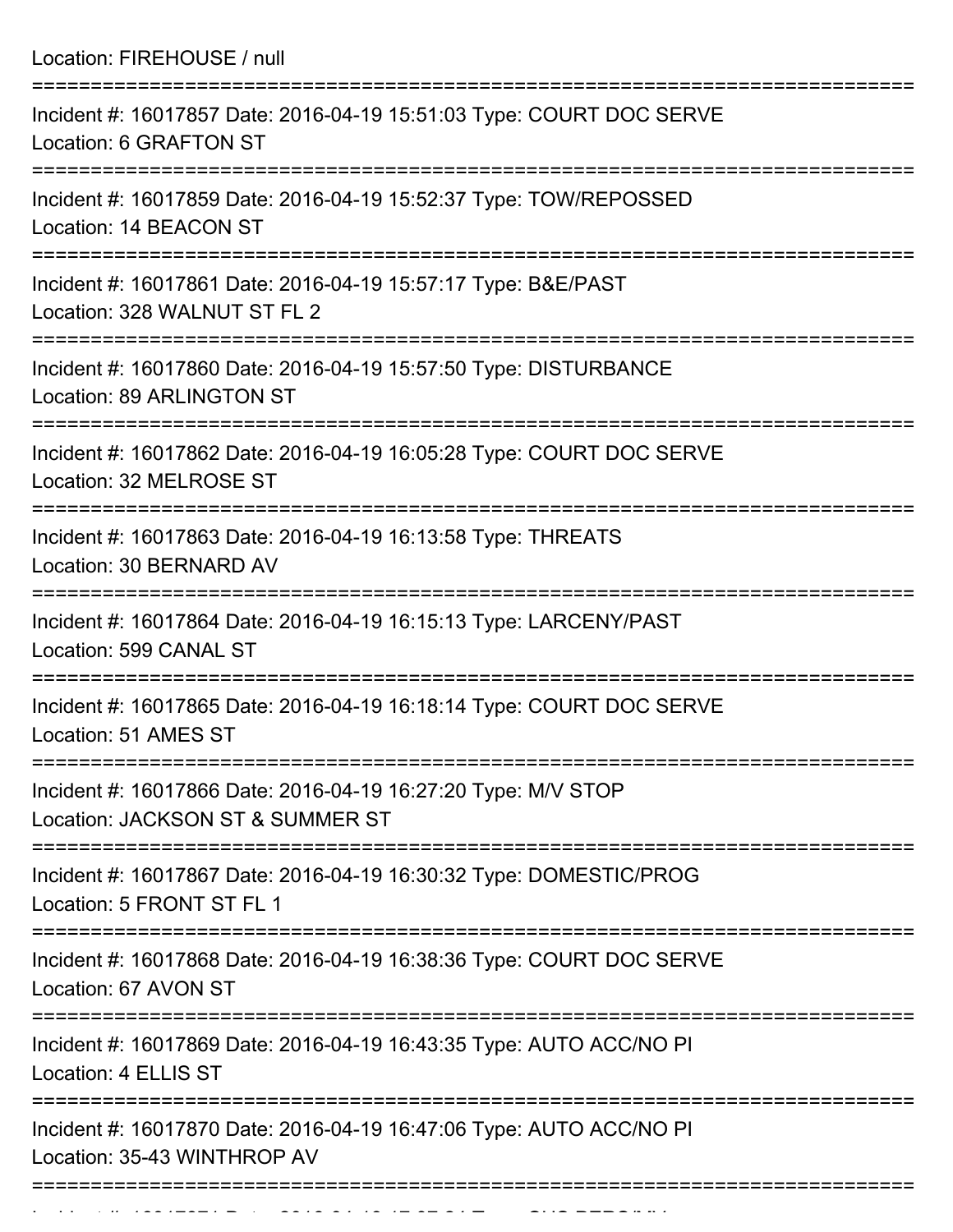Location: KENDALL ST & KING ST =========================================================================== Incident #: 16017872 Date: 2016-04-19 17:15:08 Type: UNATENEDCHILD Location: 39 TEXAS AV =========================================================================== Incident #: 16017873 Date: 2016-04-19 17:18:19 Type: UNWANTEDGUEST Location: 5 PACKARD ST =========================================================================== Incident #: 16017874 Date: 2016-04-19 17:28:50 Type: M/V STOP Location: 222 ESSEX ST =========================================================================== Incident #: 16017875 Date: 2016-04-19 17:31:23 Type: M/V STOP Location: BROADWAY & PARK ST =========================================================================== Incident #: 16017876 Date: 2016-04-19 17:42:15 Type: AUTO ACC/NO PI Location: CANAL ST & MARSTON ST =========================================================================== Incident #: 16017877 Date: 2016-04-19 17:47:19 Type: M/V STOP Location: 117 HAVERHILL ST =========================================================================== Incident #: 16017878 Date: 2016-04-19 17:56:38 Type: M/V STOP Location: 18 JACKSON ST =========================================================================== Incident #: 16017879 Date: 2016-04-19 17:59:36 Type: LARCENY/PAST Location: 245 JACKSON ST =========================================================================== Incident #: 16017880 Date: 2016-04-19 18:09:36 Type: M/V STOP Location: ESSEX ST & LAWRENCE ST =========================================================================== Incident #: 16017881 Date: 2016-04-19 18:35:13 Type: MEDIC SUPPORT Location: 409 FLM ST =========================================================================== Incident #: 16017882 Date: 2016-04-19 18:38:30 Type: 911 HANG UP Location: 232 HAMPSHIRE ST =========================================================================== Incident #: 16017883 Date: 2016-04-19 18:39:14 Type: ALARM/BURG Location: OLD HIGH SCHOOL / 233 HAVERHILL ST =========================================================================== Incident #: 16017884 Date: 2016-04-19 18:41:39 Type: CK WELL BEING Location: 24 WASHINGTON ST #2 FL 2 ===========================================================================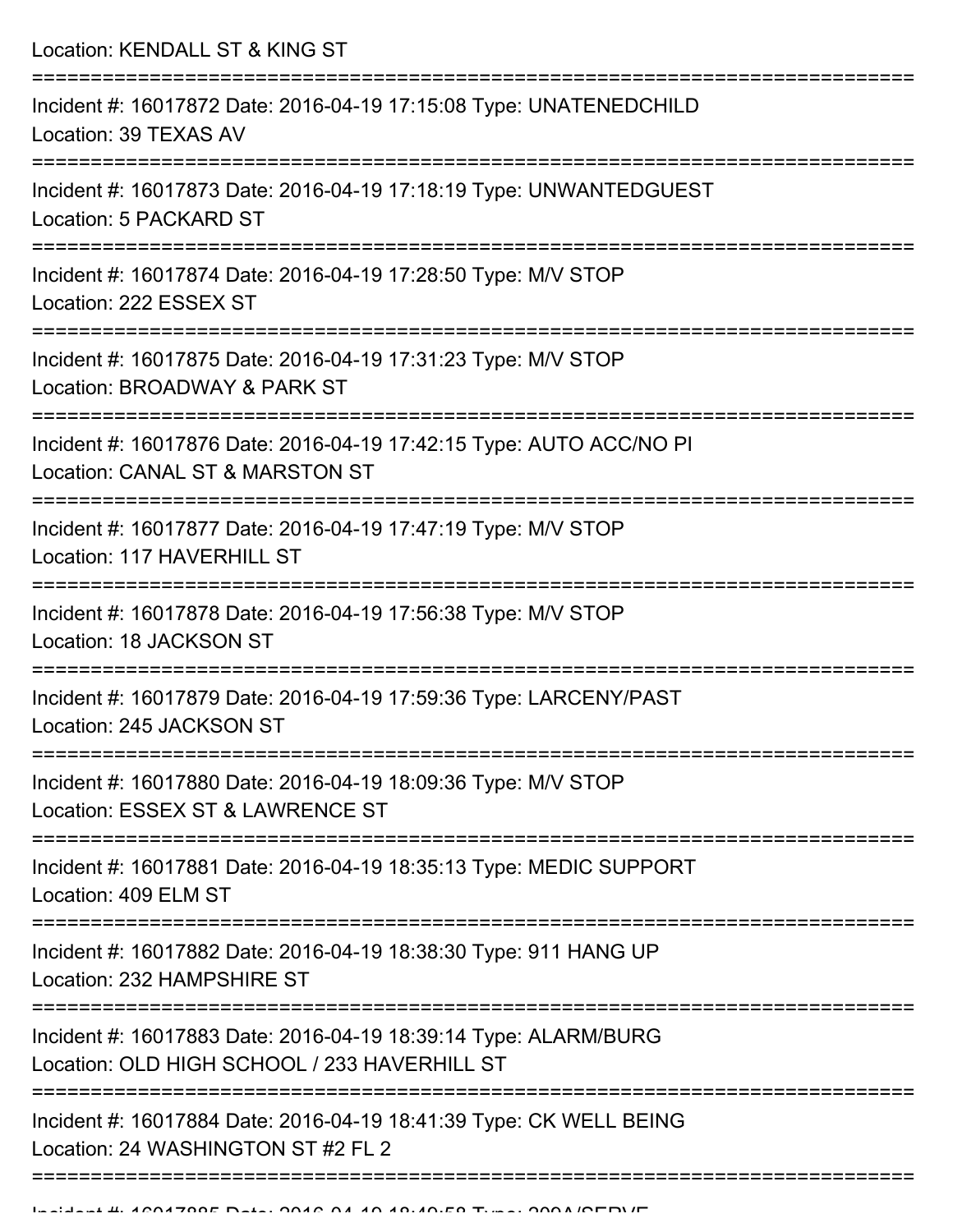Location: 161 PARK ST =========================================================================== Incident #: 16017886 Date: 2016-04-19 18:57:55 Type: 209A/SERVE Location: 145 WILLOW ST =========================================================================== Incident #: 16017887 Date: 2016-04-19 19:02:31 Type: DISTURBANCE Location: 181 ARLINGTON ST #1 FL 1 =========================================================================== Incident #: 16017888 Date: 2016-04-19 19:02:42 Type: M/V STOP Location: HAVERHILL ST & WHITE ST =========================================================================== Incident #: 16017889 Date: 2016-04-19 19:03:56 Type: M/V STOP Location: WINTHROP AV =========================================================================== Incident #: 16017890 Date: 2016-04-19 19:04:45 Type: M/V STOP Location: 10 CROSS ST =========================================================================== Incident #: 16017891 Date: 2016-04-19 19:11:54 Type: HIT & RUN M/V Location: 815 ESSEX ST =========================================================================== Incident #: 16017892 Date: 2016-04-19 19:13:16 Type: THREATS Location: 44 MARBLE AV =========================================================================== Incident #: 16017893 Date: 2016-04-19 19:13:44 Type: 209A/SERVE Location: 17 ERVING AV =========================================================================== Incident #: 16017895 Date: 2016-04-19 19:27:04 Type: 209A/SERVE Location: 161 PARK ST =========================================================================== Incident #: 16017894 Date: 2016-04-19 19:29:46 Type: MAL DAMG PROG Location: CANAL ST & MILL ST =========================================================================== Incident #: 16017896 Date: 2016-04-19 19:40:27 Type: M/V STOP Location: FITZ ST & LAWRENCE ST =========================================================================== Incident #: 16017897 Date: 2016-04-19 19:41:44 Type: ANIMAL COMPL Location: 520 BROADWAY #142 FL 2 =========================================================================== Incident #: 16017898 Date: 2016-04-19 19:50:56 Type: DOMESTIC/PAST Location: 113 BEACON AV #C ===========================================================================

Incident #: 16017899 Date: 2016-04-19 20:02:51 Type: M/V STOP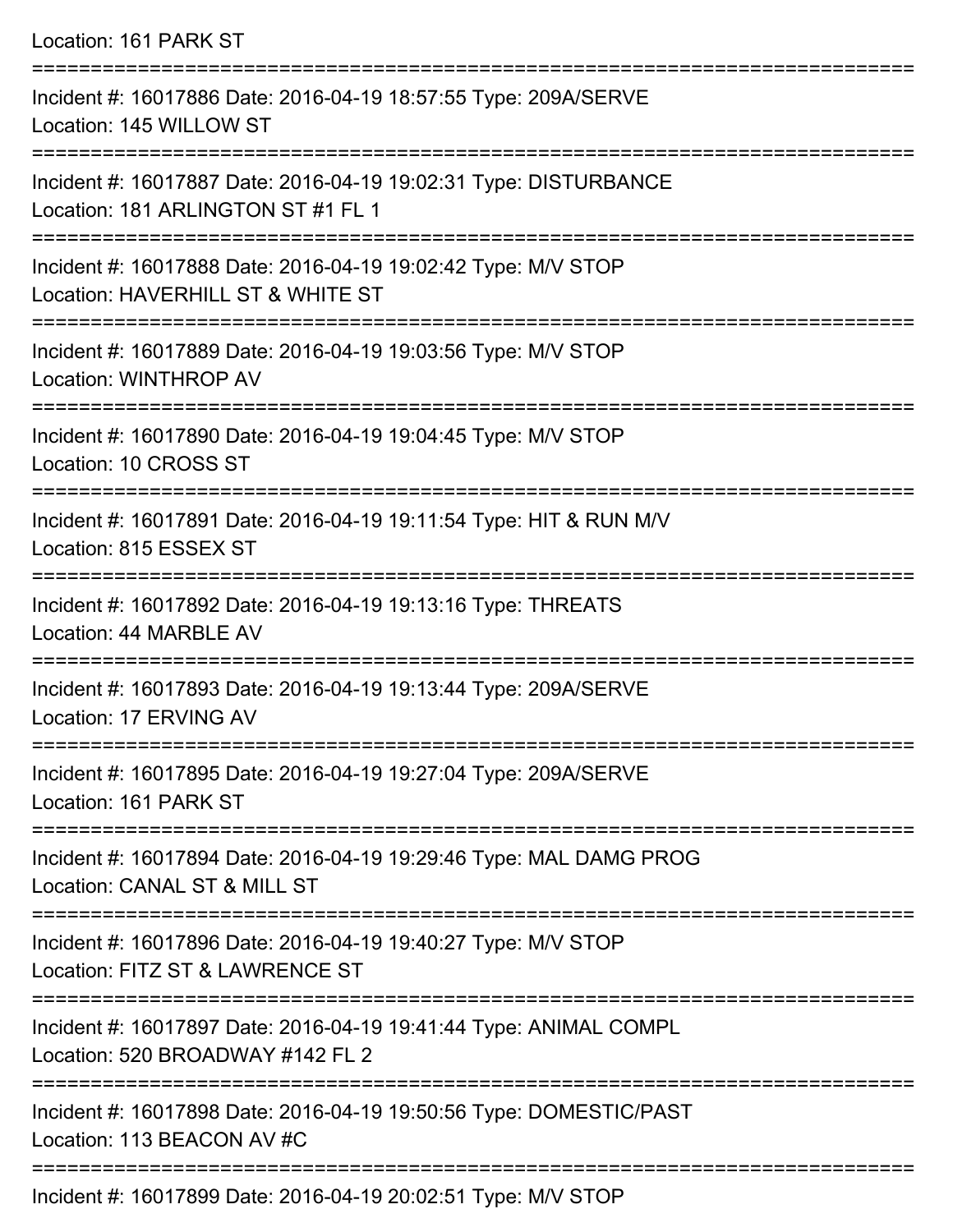| Incident #: 16017900 Date: 2016-04-19 20:09:33 Type: SUS PERS/MV<br>Location: 131 BOXFORD ST                      |
|-------------------------------------------------------------------------------------------------------------------|
| Incident #: 16017901 Date: 2016-04-19 20:23:01 Type: ALARMS<br>Location: 67 MAY ST                                |
| Incident #: 16017902 Date: 2016-04-19 20:47:42 Type: VIO CITY ORD<br>Location: 4 NELSON ST                        |
| Incident #: 16017903 Date: 2016-04-19 20:53:59 Type: MAL DAMG PROG<br>Location: HENNESSEY SCHOOL / 122 HANCOCK ST |
| Incident #: 16017904 Date: 2016-04-19 21:01:54 Type: M/V STOP<br>Location: ESSEX ST & LAWRENCE ST                 |
| Incident #: 16017905 Date: 2016-04-19 21:05:29 Type: SUS PERS/MV<br>Location: 81 BROOK ST                         |
| Incident #: 16017906 Date: 2016-04-19 21:12:13 Type: 209A/VIOLATION<br><b>Location: 5 PACKARD ST</b>              |
| Incident #: 16017907 Date: 2016-04-19 22:32:05 Type: M/V STOP<br>Location: RESERVOIR ST                           |
| Incident #: 16017908 Date: 2016-04-19 22:35:30 Type: ALARMS<br>Location: 95 JACKSON ST                            |
| Incident #: 16017909 Date: 2016-04-19 22:47:45 Type: M/V STOP<br>Location: HAVERHILL ST & JACKSON ST              |
| Incident #: 16017910 Date: 2016-04-19 22:51:00 Type: M/V STOP<br>Location: HAFFNER'S GAS STATION / 69 PARKER ST   |
| Incident #: 16017911 Date: 2016-04-19 22:52:04 Type: STOL/MV/PAS<br>Location: 74 BERKELEY ST                      |
| Incident #: 16017912 Date: 2016-04-19 23:13:48 Type: M/V STOP<br>Location: HOWARD ST & PLEASANT ST                |
| Incident #: 16017913 Date: 2016-04-19 23:16:24 Type: ALARMS                                                       |